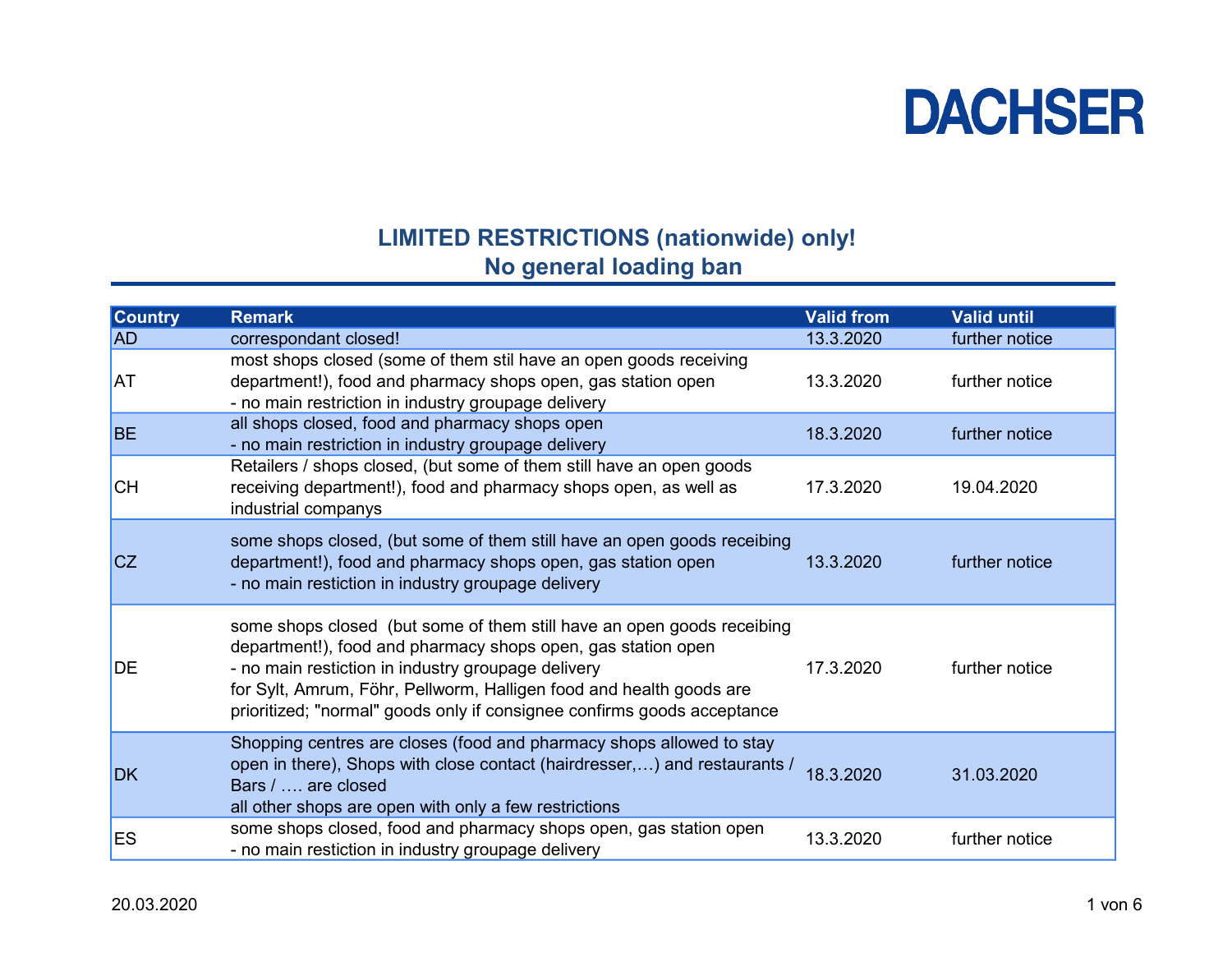| <b>FR</b>  | some shops closed, food and pharmacy shops open, gas station open<br>- no main restriction in industry groupage delivery<br>- in Corsica all retailers and shops are closed as well                                           | 13.3.2020 | further notice |
|------------|-------------------------------------------------------------------------------------------------------------------------------------------------------------------------------------------------------------------------------|-----------|----------------|
| <b>GR</b>  | Retailers / shops closed, only food and pharmacy, gas stations, banks<br>open<br>- no main restriction in industry groupage delivery                                                                                          | 18.3.2020 | further notice |
| <b>HU</b>  | some shops closed after 15h, food and pharmacy shops open, gas station<br>open - no main restriction in industry groupage delivery                                                                                            | 17.3.2020 | further notice |
| IIT        | some shops closed, food and pharmacy shops open, gas station open<br>- no main restiction in industry groupage delivery<br>- for Sardegna it's necessary to advice the goods 48h before to the<br>authorities                 | 13.3.2020 | further notice |
| L          | No deliveries to cunstruction sites are allowed                                                                                                                                                                               | 18.3.2020 | further notice |
| <b>NO</b>  | All stores have open but limited opening hours - state offices, bars,<br>resurants ect. are closed<br>- no main restriction in industry groupage delivery                                                                     | 13.3.2020 | further notice |
| PL         | In shopping centers shops are closed, (but some of them still have an<br>oopen goods receiving department!), only food, pharmacy, drugstore<br>shops, banks open. All shops out of shopping centers are open                  | 14.3.2020 | 28.03.2020     |
| <b>RO</b>  | In shopping centers most shops are closed, only food, pharmacy, banks<br>open. All shops out of shopping centres are open.                                                                                                    | 17.3.2020 | further notice |
| <b>SK</b>  | Retailers / shops closed (but some of them still have an open goods<br>receiving department!) only food, pharmacy, IT shops, fuel stations, banks 13.3.2020<br>open, automotive industry (VW, PSA, Land Rover, KIA) is closed |           | further notice |
| <b>SLO</b> | Retailers / shops closed (but some of them still have an open goods<br>receiving department!) only food, pharmacy, IT shops, fuel stations, banks 13.3.2020<br>open                                                           |           | further notice |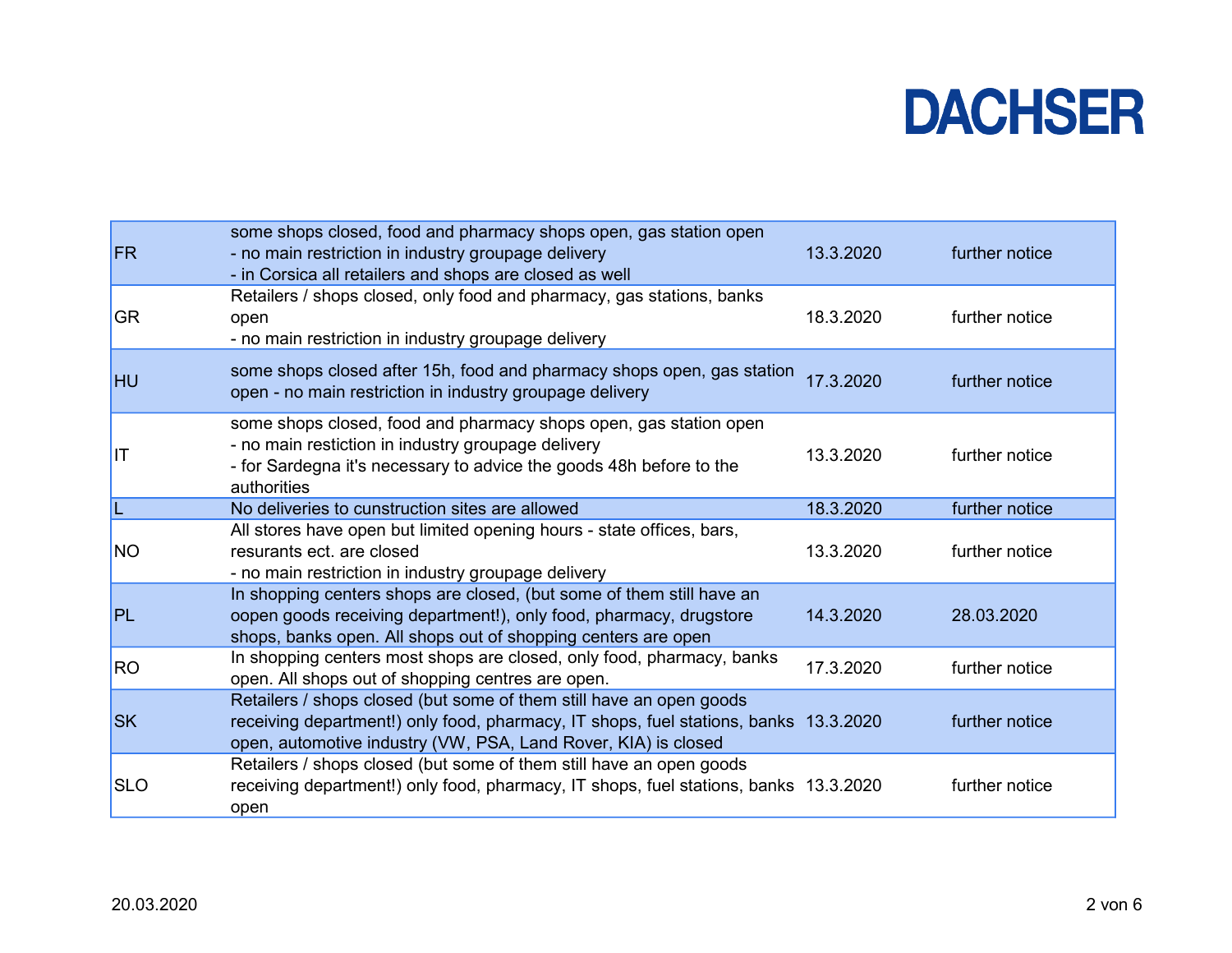| <b>TR</b> | Most shops open, but entertainment places and some big companies<br>closed or in restricted working conditions.<br>- no main restriction in groupage delivery. (Consult TR for confirmation to<br>collect/deliver) | 17.3.2020 | further notice |
|-----------|--------------------------------------------------------------------------------------------------------------------------------------------------------------------------------------------------------------------|-----------|----------------|
|           |                                                                                                                                                                                                                    |           |                |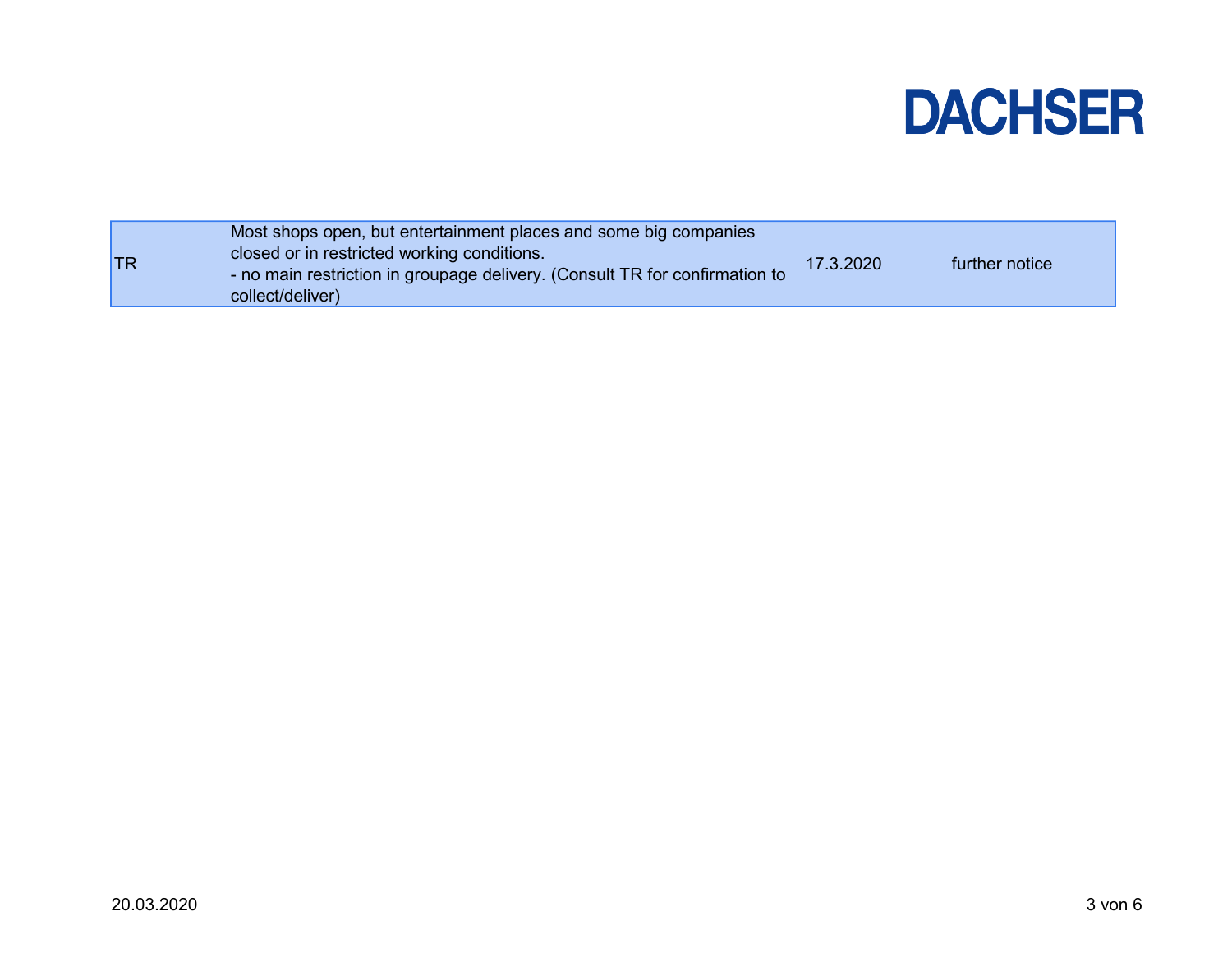

### section for LOADING BAN only!

### no delivery / no pick-up / driving ban / quarantine area / locked area

| <b>Relation</b> | Post-code   | <b>Place / Remark</b>        | <b>Valid from</b> | <b>Valid until</b> |
|-----------------|-------------|------------------------------|-------------------|--------------------|
| <b>Austria</b>  |             |                              |                   |                    |
| 1203            | 9844        | Heiligenblut am Großglockner | 15.03.2020        | 29.03.2020         |
| 1206            | 6553        | Kappl, See                   | 13.03.2020        | 27.03.2020         |
| 1206            | 6555        | Kappl, See                   | 13.03.2020        | 27.03.2020         |
| 1206            | 6561        | <b>Ischgl</b>                | 13.03.2020        | 27.03.2020         |
| 1206            | 6562        | Ischgl                       | 13.03.2020        | 27.03.2020         |
| 1206            | 6563        | Galtuer                      | 13.03.2020        | 27.03.2020         |
| 1206            | 6580        | St. Anton am Arlberg         | 13.03.2020        | 27.03.2020         |
| 0008            | 6763 / 6764 | Lech                         | 17.03.2020        | 03.04.2020         |
| 0008            | 6763        | <b>Zürs</b>                  | 17.03.2020        | 03.04.2020         |
| 0008            | 6754        | Klösterle                    | 17.03.2020        | 03.04.2020         |
| 0008            | 6767        | Warth                        | 17.03.2020        | 03.04.2020         |
| 0008            | 6888        | Schröcken                    | 17.03.2020        | 03.04.2020         |
| 0008            | 6762        | Stuben (Klösterle)           | 17.03.2020        | 03.04.2020         |
| 1206            | 6450        | Sölden                       | 18.03.2020        | further notice     |
| 1206            | 6456        | Obergurgl                    | 18.03.2020        | further notice     |
| 1206            | 6456        | Hochgurgl                    | 18.03.2020        | further notice     |
| 1206            | 6458        | Vent                         | 18.03.2020        | further notice     |
| 0143            | 5542        | Flachau                      | 19.03.2020        | further notice     |
| 0143            | 5630        | <b>Bad Hofgastein</b>        | 19.03.2020        | further notice     |
| 0143            | 5632        | Dorfgastein                  | 19.03.2020        | further notice     |
| 0143            | 5640        | <b>Bad Gastein</b>           | 19.03.2020        | further notice     |
| 0143            | 5645        | <b>Bad Gastein</b>           | 19.03.2020        | further notice     |
| 0143            | 5611        | Großarl                      | 19.03.2020        | further notice     |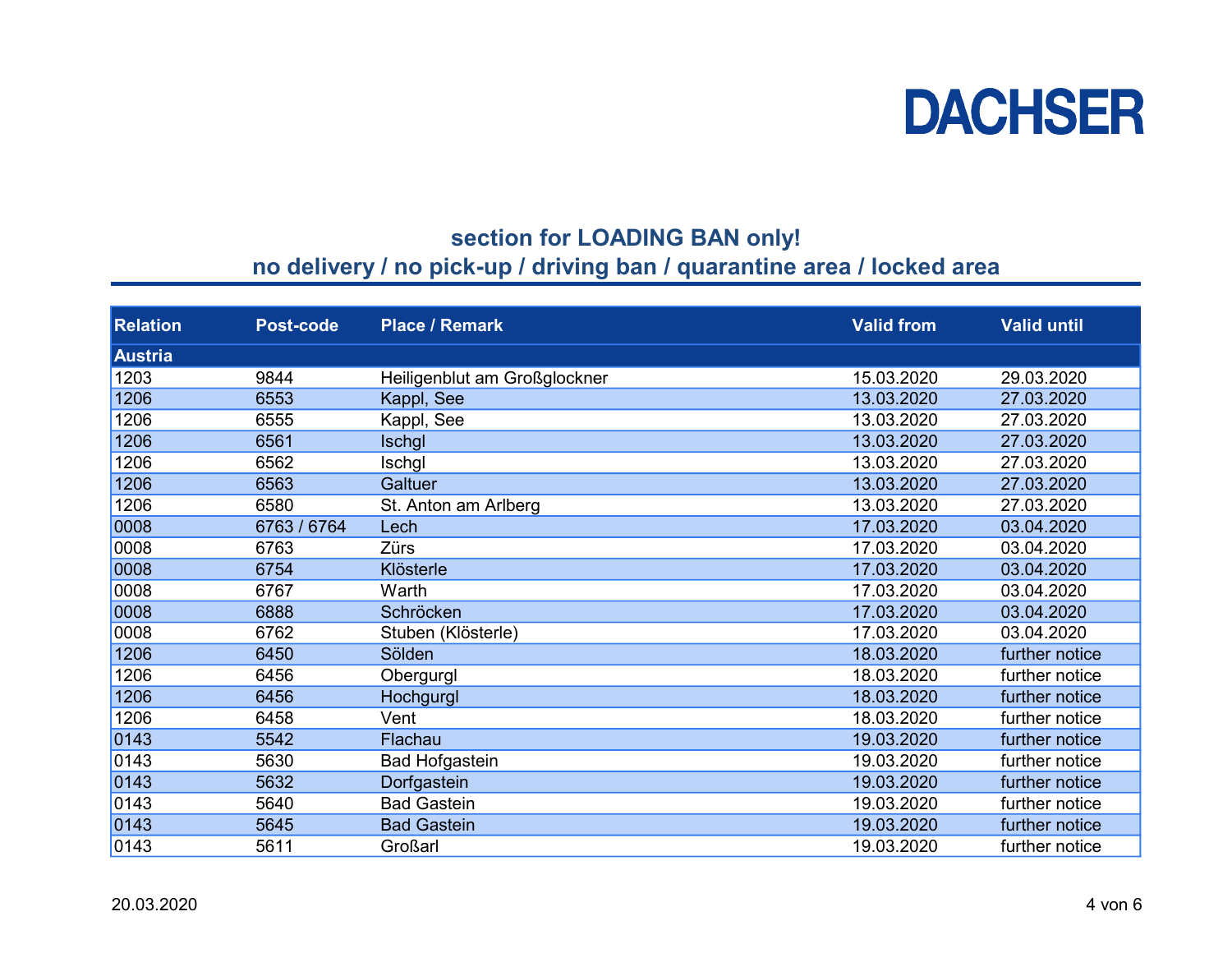| 1206                  |           | TIROL area at all, full 6000-6699 zip codes,<br>free for delivery and collections at the moment | 19.03.2020 | further notice |  |  |
|-----------------------|-----------|-------------------------------------------------------------------------------------------------|------------|----------------|--|--|
|                       |           |                                                                                                 |            |                |  |  |
| <b>Iberia</b>         |           |                                                                                                 |            |                |  |  |
| 1940                  | 10900     | Caceres (only village "Arroyo de la Luz")                                                       | 13.03.2020 | further notice |  |  |
| 1905                  | 8700-8709 | Igualada                                                                                        | 13.03.2020 | further notice |  |  |
| 1905                  | 8711      | Odena                                                                                           | 13.03.2020 | further notice |  |  |
| 1905                  | 8788      | Vilanova del Cami                                                                               | 13.03.2020 | further notice |  |  |
| 1905                  | 8710      | Santa Margarida de Montbui                                                                      | 13.03.2020 | further notice |  |  |
|                       |           |                                                                                                 |            |                |  |  |
| <b>Germany</b>        |           |                                                                                                 |            |                |  |  |
| 0105                  | 74635     | Only Belzhag (not Kupferzell)                                                                   | 17.03.2020 | further notice |  |  |
| <b>Czech Republic</b> |           |                                                                                                 |            |                |  |  |
| 1852                  | 78391     | Uničov                                                                                          | 16.03.2020 | further notice |  |  |
| 1852                  | 78401     | Litovel                                                                                         | 16.03.2020 | further notice |  |  |
| 1852                  | 78321     | Chudobín                                                                                        | 16.03.2020 | further notice |  |  |
| 1852                  | 78324     | Savín                                                                                           | 16.03.2020 | further notice |  |  |
| 1852                  | 58401     | Kynice                                                                                          | 16.03.2020 | further notice |  |  |
| <b>Bulgaria</b>       |           |                                                                                                 |            |                |  |  |
| 1450                  | 2770      | Bansko                                                                                          | 19.03.2020 | 02.04.2020     |  |  |